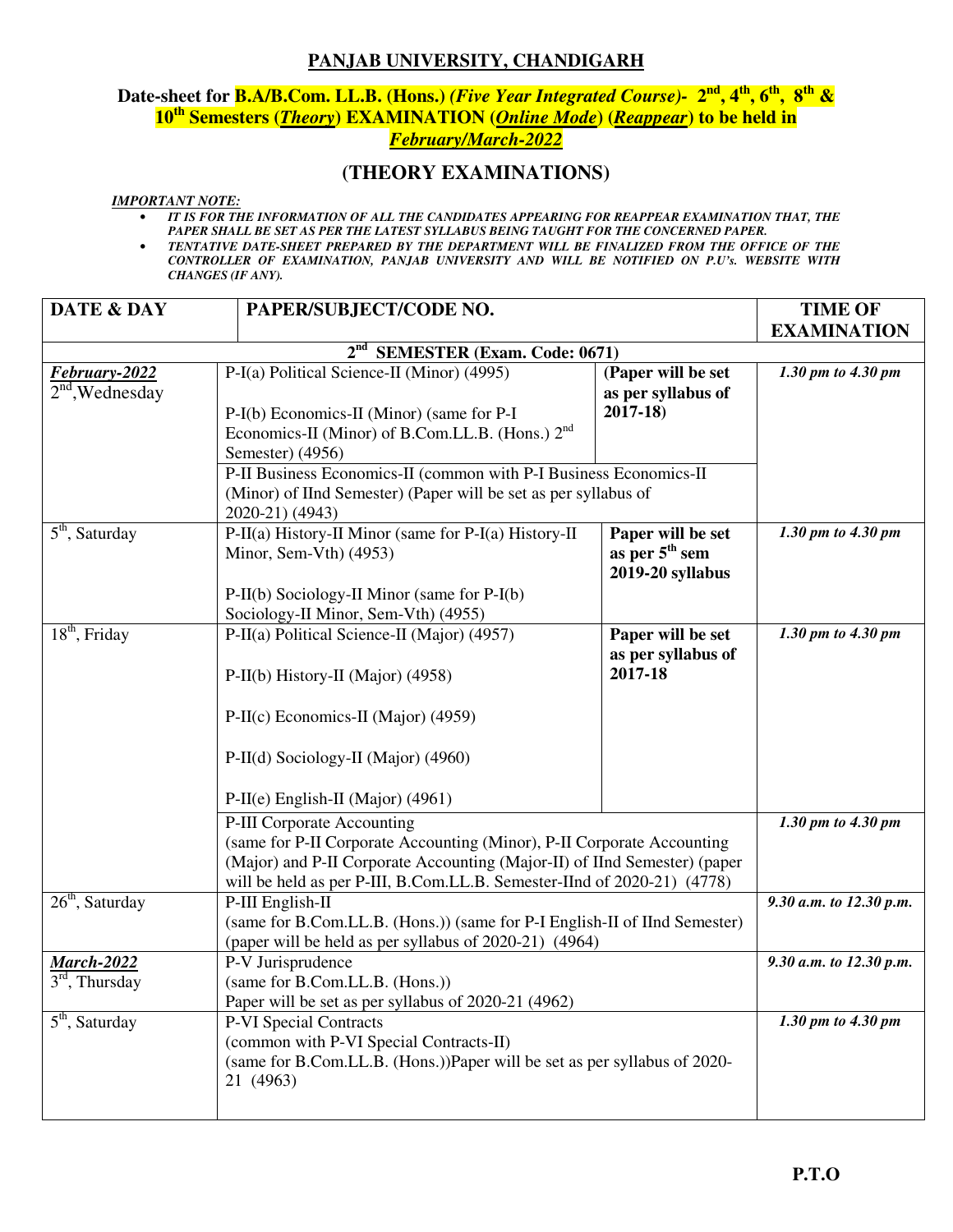|                                                                                                                                                |                                                                                                                                                                                                            | $-2-$                                         |                                                                                      |                                          |  |
|------------------------------------------------------------------------------------------------------------------------------------------------|------------------------------------------------------------------------------------------------------------------------------------------------------------------------------------------------------------|-----------------------------------------------|--------------------------------------------------------------------------------------|------------------------------------------|--|
| DATE & DAY                                                                                                                                     | <b>SUBJECT/PAPER/CODE NO.</b>                                                                                                                                                                              |                                               |                                                                                      | <b>TIME OF</b>                           |  |
| <b>March-2022</b>                                                                                                                              | P-IV Socio Legal Research in Era of Information Technology                                                                                                                                                 |                                               |                                                                                      | <b>EXAMINATION</b><br>1.30 pm to 4.30 pm |  |
| $11th$ , Friday                                                                                                                                | (common with P-IV Socio Legal Research in Era of Information Technology                                                                                                                                    |                                               |                                                                                      |                                          |  |
|                                                                                                                                                | of Ist Semester) (same for B.Com.LL.B. (Hons.))                                                                                                                                                            |                                               |                                                                                      |                                          |  |
|                                                                                                                                                | (paper will be set as per Semester-Ist of 2017-18) (4954)                                                                                                                                                  |                                               |                                                                                      |                                          |  |
|                                                                                                                                                |                                                                                                                                                                                                            | 4 <sup>th</sup> , SEMESTER (Exam. Code: 0673) |                                                                                      |                                          |  |
| February-2022<br>$4th$ , Friday                                                                                                                | $P-I(a)$ History-I (Minor) (common with $P-II(a)$ )<br>History-I (Minor), Semester-Ist) (5000)<br>per 2018-19                                                                                              |                                               | (Paper will be set as                                                                | 1.30 pm to 4.30 pm                       |  |
|                                                                                                                                                | $P-I(b)$ Sociology-I (Minor) (common with $P-II(b)$<br>Sociology-I (Minor), Semester-Ist) (4802)                                                                                                           |                                               | syllabus)                                                                            |                                          |  |
|                                                                                                                                                |                                                                                                                                                                                                            |                                               |                                                                                      | 1.30 pm to 4.30 pm                       |  |
|                                                                                                                                                | P-II Business Mathematics & Statistics (Major-II) (common with P-I<br>Business Mathematics & Statistics (Minor), Semester-4th) (Paper will be set<br>as per $4th$ sem of 2018-19 syllabus) (4952)          |                                               |                                                                                      |                                          |  |
| $22nd$ , Tuesday                                                                                                                               | P-II(a) Political Science-IV (Major) (common with<br>P-I(a) Political Science-IV (Major) of VIth<br>Semester) (4834)                                                                                       |                                               | (paper will be set as<br>per 4 <sup>th</sup> Semester<br><b>Syllabus of 2018-19)</b> | 1.30 pm to 4.30 pm                       |  |
|                                                                                                                                                | $P-II(b) History-IV (Major) (common with P-I(b))$<br>History-IV (Major) of VIth Semester) (4804)                                                                                                           |                                               |                                                                                      |                                          |  |
|                                                                                                                                                | $P-II(c)$ Economics-IV (Major) (common with $P-I(c)$<br>Economics-IV (Major) of VIth Semester) (4856)                                                                                                      |                                               |                                                                                      |                                          |  |
|                                                                                                                                                | $P-II(d)$ Sociology-IV (Major) (common with $P-I(d)$<br>Sociology-IV (Major) of VIth Semester) (4806)<br>$P-II(e)$ English-IV (Major) (common with $P-I(e)$<br>English-IV (Major) of VIth Semester) (4807) |                                               |                                                                                      |                                          |  |
|                                                                                                                                                |                                                                                                                                                                                                            |                                               |                                                                                      |                                          |  |
| $26th$ , Saturday                                                                                                                              | P-III(a) Hindi-I $(5027)$                                                                                                                                                                                  |                                               | (same for B.Com.LL.B. (Hons.))                                                       | 1.30 pm to 4.30 pm                       |  |
|                                                                                                                                                |                                                                                                                                                                                                            |                                               | (same for $P-IV(a)$ Hindi-I, $P-IV(b)$                                               |                                          |  |
|                                                                                                                                                | P-III(b) Punjabi-I (5028)                                                                                                                                                                                  |                                               | Punjabi-I and P-IV(c) French-I of IVth                                               |                                          |  |
|                                                                                                                                                |                                                                                                                                                                                                            | syllabus of $2020-21$ )                       | Semester and paper will be set as per                                                |                                          |  |
| <b>March-2022</b>                                                                                                                              | $P-III(c)$ French-I (5029)<br>P-IV Administrative Law (same for B.Com.LL.B. (Hons.))                                                                                                                       |                                               | 1.30 pm to 4.30 pm                                                                   |                                          |  |
| $3rd$ , Thursday                                                                                                                               | (common with P-V Administrative Law of VIth Semester)                                                                                                                                                      |                                               |                                                                                      |                                          |  |
|                                                                                                                                                | Paper will be set as per $6th$ semester of 2020-21 (5001)                                                                                                                                                  |                                               |                                                                                      |                                          |  |
| $7th$ , Monday                                                                                                                                 | P-V Constitutional Law-II (same for B.Com.LL.B. (Hons.))                                                                                                                                                   |                                               |                                                                                      | 9.30 a.m. to 12.30 p.m.                  |  |
|                                                                                                                                                | Paper will be set as per syllabus of 2020-21 (4812)                                                                                                                                                        |                                               |                                                                                      |                                          |  |
|                                                                                                                                                | $9th$ , Wednesday<br>P-VI Family Law-II<br>(same for B.Com.LL.B. (Hons.)) Paper will be set as per syllabus of 2020-21<br>(4813)                                                                           |                                               |                                                                                      | 9.30 a.m. to 12.30 p.m.                  |  |
|                                                                                                                                                |                                                                                                                                                                                                            |                                               |                                                                                      |                                          |  |
| $6th$ , SEMESTER (Exam. Code : 0675)                                                                                                           |                                                                                                                                                                                                            |                                               |                                                                                      |                                          |  |
| February-2022                                                                                                                                  | $P-I(a)$ History-III (Minor) (common with $P-II(a)$ )                                                                                                                                                      |                                               | Paper will be set as per                                                             | 1.30 pm to 4.30 pm                       |  |
| $\overline{7}^{\text{th}}$ , Monday                                                                                                            | $6th$ sem of 2019-20<br>History-III (Minor), Semester-3rd) (4966)<br>syllabus                                                                                                                              |                                               |                                                                                      |                                          |  |
|                                                                                                                                                | P-I(b) Sociology-III (Minor) (common with P-<br>II(b) Sociology-III (Minor), Semester-3rd)<br>(4967)                                                                                                       |                                               |                                                                                      |                                          |  |
|                                                                                                                                                | P-I Auditing & Indirect Tax (Minor)<br>(common with P-I Auditing & Indirect Tax (Major) & P-I Auditing &                                                                                                   |                                               |                                                                                      | 1.30 pm to 4.30 pm                       |  |
| Indirect Tax (Major-VI), Semester-8 <sup>th</sup> )<br>(paper will be set as per P-I, Semester-6 <sup>th</sup> of 2019-20 B.Com.LL.B. (Hons.)) |                                                                                                                                                                                                            |                                               |                                                                                      |                                          |  |
| (4883)                                                                                                                                         |                                                                                                                                                                                                            |                                               |                                                                                      |                                          |  |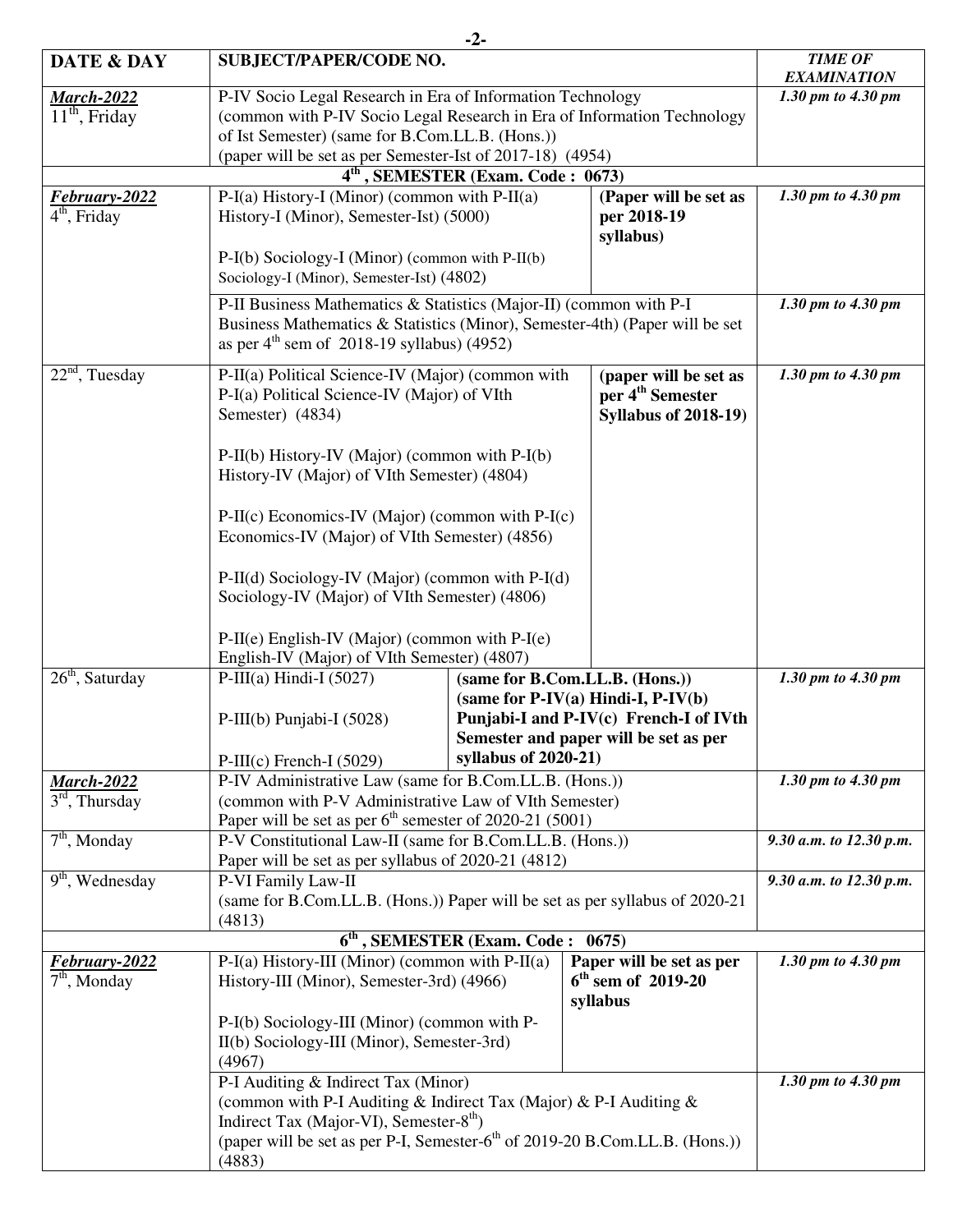| DATE & DAY                        | <b>SUBJECT/PAPER/CODE NO.</b>                                                                                                                                                                                                                                                                                                                                                     |         |                                                                                | <b>TIME OF</b>          |
|-----------------------------------|-----------------------------------------------------------------------------------------------------------------------------------------------------------------------------------------------------------------------------------------------------------------------------------------------------------------------------------------------------------------------------------|---------|--------------------------------------------------------------------------------|-------------------------|
|                                   |                                                                                                                                                                                                                                                                                                                                                                                   |         |                                                                                | <b>EXAMINATION</b>      |
| February-2022<br>$22nd$ , Tuesday | P-I(a) Political Science-IV (Major) (common with<br>P-II(a) Political Science-IV (Major) of IVth<br>Semester) (4834)                                                                                                                                                                                                                                                              |         | (paper will be set as per<br>4 <sup>th</sup> Semester Syllabus of<br>$2018-19$ | 1.30 pm to 4.30 pm      |
|                                   | $P-I(b)$ History-IV (Major) (common with $P-I(I(b))$<br>History-IV (Major) of IVth Semester) (4804)                                                                                                                                                                                                                                                                               |         |                                                                                |                         |
|                                   | P-I(c) Economics-IV (Major) (common with P-<br>II(c) Economics-IV (Major) of IVth Semester)<br>(4856)                                                                                                                                                                                                                                                                             |         |                                                                                |                         |
|                                   | $P-I(d)$ Sociology-IV (Major) (common with $P-I(d)$ )<br>Sociology-IV (Major) of IVth Semester) (4806)                                                                                                                                                                                                                                                                            |         |                                                                                |                         |
|                                   | $P-I(e)$ English-IV (Major) (common with $P-II(e)$<br>English-IV (Major) of IVth Semester) (4807)                                                                                                                                                                                                                                                                                 |         |                                                                                |                         |
| $24th$ , Thursday                 | P-I Entrepreneurship & Small Scale Business (Major)                                                                                                                                                                                                                                                                                                                               |         |                                                                                | 9.30 a.m. to 12.30 p.m. |
|                                   | (common with P-II Entrepreneurship & Small Scale Business (Major-VI) of                                                                                                                                                                                                                                                                                                           |         |                                                                                |                         |
|                                   | VIth Semester and P-III Entrepreneurship & Small Scale Business of IVth<br>Semester)<br>(paper will be held as per 4th semester syllabus of 2020-21) (4873)                                                                                                                                                                                                                       |         |                                                                                |                         |
|                                   |                                                                                                                                                                                                                                                                                                                                                                                   |         |                                                                                |                         |
| $28th$ , Monday                   | P-II(a) Political Science-VI (Major) (common with<br>paper will be set as per                                                                                                                                                                                                                                                                                                     |         | 1.30 pm to 4.30 pm                                                             |                         |
|                                   | $6th$ semester of 2019-20<br>P-I(a) Political Science-VI (Major), Sem-VIII)<br>(4859)                                                                                                                                                                                                                                                                                             |         |                                                                                |                         |
|                                   | P-II(b) History-VI (Major) (common with P-I(b)<br>History-VI (Major), Sem-VIII) (4860)<br>P-II(c) Economics-VI (Major) (common with P-<br>I(c) Economics-VI (Major), Sem-VIII) (4862)<br>P-II(d) Sociology-VI (Major) (common with P-I(d)<br>Sociology-VI (Major), Sem-VIII) (4862)<br>$P-II(e)$ English-VI (Major) (common with $P-I(e)$<br>English-VI (Major), Sem-VIII) (4863) |         |                                                                                |                         |
|                                   |                                                                                                                                                                                                                                                                                                                                                                                   |         |                                                                                |                         |
|                                   |                                                                                                                                                                                                                                                                                                                                                                                   |         |                                                                                |                         |
|                                   |                                                                                                                                                                                                                                                                                                                                                                                   |         |                                                                                |                         |
|                                   |                                                                                                                                                                                                                                                                                                                                                                                   |         |                                                                                |                         |
|                                   |                                                                                                                                                                                                                                                                                                                                                                                   |         |                                                                                |                         |
|                                   |                                                                                                                                                                                                                                                                                                                                                                                   |         |                                                                                |                         |
| <b>March-2022</b>                 | P-V Administrative Law<br>(same for B.Com.LL.B. (Hons.))<br>(common with P-IV Administrative Law of IVth Semester)                                                                                                                                                                                                                                                                |         | 1.30 pm to 4.30 pm                                                             |                         |
| $3rd$ , Thursday                  |                                                                                                                                                                                                                                                                                                                                                                                   |         |                                                                                |                         |
|                                   |                                                                                                                                                                                                                                                                                                                                                                                   |         |                                                                                |                         |
| $4th$ , Friday                    | Paper will be set as per $6th$ semester of 2020-21 (5001)<br>$P-III(a)$ Hindi-III (4864)<br>(same for B.Com.LL.B.                                                                                                                                                                                                                                                                 |         | 9.30 a.m. to 12.30 p.m.                                                        |                         |
|                                   |                                                                                                                                                                                                                                                                                                                                                                                   | (Hons.) |                                                                                |                         |
|                                   | P-III(b) Punjabi-III $(4865)$                                                                                                                                                                                                                                                                                                                                                     |         | (paper will be set as per<br>syllabus of $2019-20$ )                           |                         |
|                                   | $P-III(c)$ French-III (4866)                                                                                                                                                                                                                                                                                                                                                      |         |                                                                                |                         |
| $7th$ , Monday                    | P-III Indian Penal Code-II (common with P-IV Indian Penal Code-II of<br>VIth Semester)Paper will be set as per syllabus of 2020-21 (4972)                                                                                                                                                                                                                                         |         | 1.30 pm to 4.30 pm                                                             |                         |
|                                   |                                                                                                                                                                                                                                                                                                                                                                                   |         |                                                                                |                         |
| $9th$ , Wednesday                 | P-IV Criminal Procedure-II (common with P-V Criminal Procedure-II of VIth<br>Semester) and (same for B.Com.LL.B. (Hons.))<br>Paper will be set as per syllabus of 2020-21 (4973)                                                                                                                                                                                                  |         | 1.30 pm to 4.30 pm                                                             |                         |
|                                   |                                                                                                                                                                                                                                                                                                                                                                                   |         |                                                                                |                         |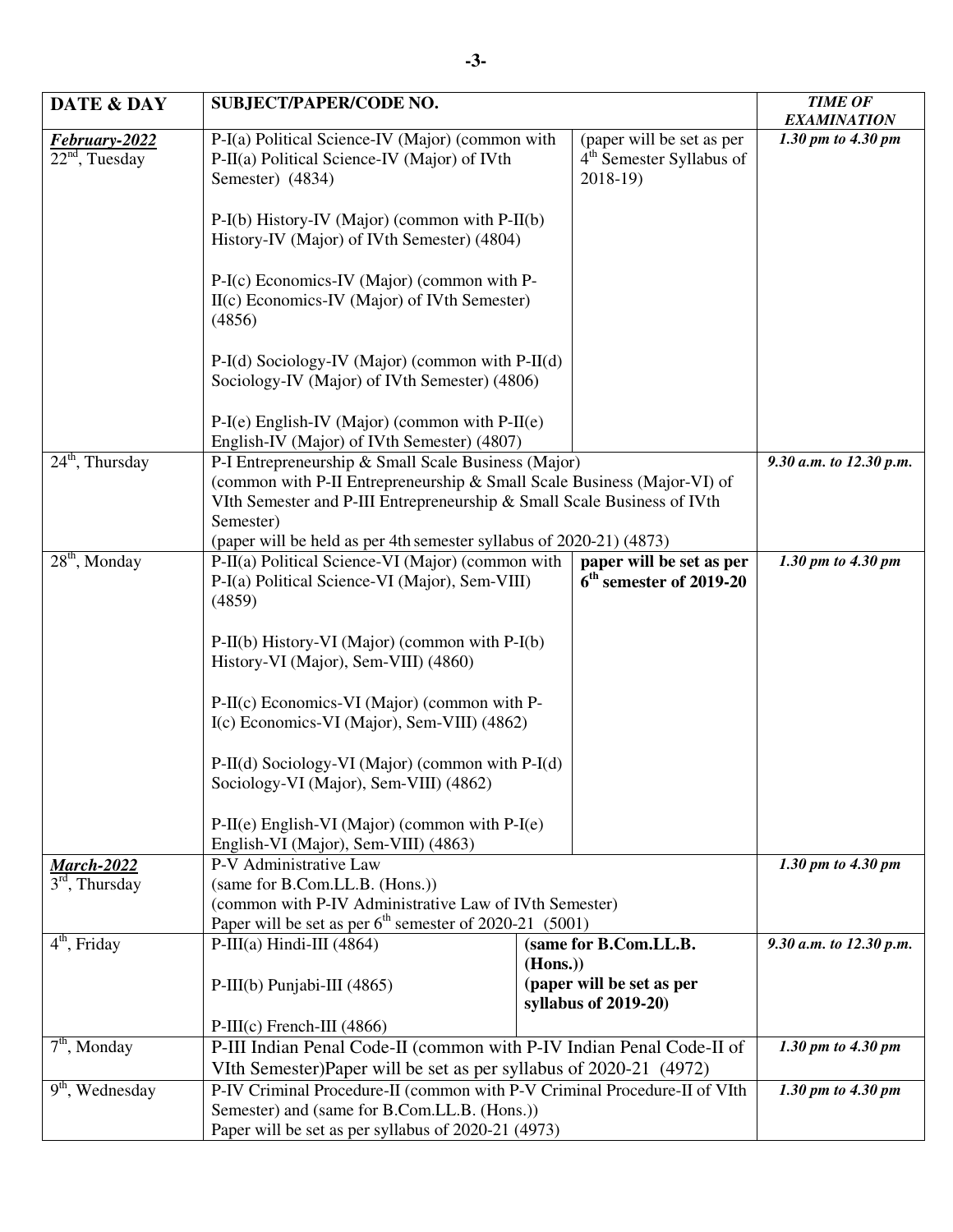| <b>DATE &amp; DAY</b>                                                            |                                                                                       | <b>SUBJECT/PAPER/CODE NO.</b>                                                          | <b>TIME OF</b>            |                                 |
|----------------------------------------------------------------------------------|---------------------------------------------------------------------------------------|----------------------------------------------------------------------------------------|---------------------------|---------------------------------|
|                                                                                  |                                                                                       |                                                                                        | <b>EXAMINATION</b>        |                                 |
| <b>March-2022</b>                                                                |                                                                                       | P-VI(a) Law Relating to Agriculture (common                                            | (same for B.Com.LL.B.     | 1.30 pm to 4.30 pm              |
| $10th$ , Thursday                                                                |                                                                                       | with Law Agriculture) (4869)                                                           | (Hons.)                   |                                 |
|                                                                                  |                                                                                       |                                                                                        | (paper will be held as    |                                 |
|                                                                                  |                                                                                       | P-VI(b) Private International Law (4870)                                               | per 6th semester syllabus |                                 |
|                                                                                  |                                                                                       |                                                                                        | of 2019-20)               |                                 |
|                                                                                  |                                                                                       | P-VI(c) Land Laws and Rent Laws (4871)                                                 |                           |                                 |
|                                                                                  |                                                                                       | $8th$ , SEMESTER (Exam. Code: 0677)                                                    |                           |                                 |
| February-2022                                                                    |                                                                                       | P-I Auditing & Indirect Tax (Major)                                                    | 1.30 pm to 4.30 pm        |                                 |
| $7th$ , Monday                                                                   |                                                                                       | (common with P-I Auditing & Indirect Tax (Major-VI), Semester-8th & P-I                |                           |                                 |
|                                                                                  |                                                                                       | Auditing & Indirect Tax (Minor), Semester- $6th$ )                                     |                           |                                 |
|                                                                                  |                                                                                       | (paper will be set as per P-I, Semester-6 <sup>th</sup> of 2019-20 B.Com.LL.B. (Hons.) |                           |                                 |
|                                                                                  | (4883)                                                                                |                                                                                        |                           |                                 |
| $9th$ , Wednesday                                                                |                                                                                       | P-I Company Law                                                                        |                           | 1.30 pm to 4.30 pm              |
|                                                                                  |                                                                                       | (same for B.Com.LL.B. (Hons.) and P-III Company Law, Semester-                         |                           |                                 |
|                                                                                  |                                                                                       | $10^{th}$ )(Paper will be set as per syllabus of 2020-21) (4884)                       |                           |                                 |
| $24th$ , Thursday                                                                |                                                                                       | P-III Environmental Law (same for B.Com.LL.B. (Hons.)) (4886)                          |                           | 1.30 pm to 4.30 pm              |
|                                                                                  |                                                                                       |                                                                                        |                           |                                 |
| $28th$ , Monday                                                                  |                                                                                       | P-I(a) Political Science-VI (Major) (common with                                       | paper will be set as per  | 1.30 pm to 4.30 pm              |
|                                                                                  |                                                                                       | P-II(a) Political Science-VI (Major), Sem-VI)                                          | $6th$ semester of 2019-20 |                                 |
|                                                                                  | (4859)                                                                                |                                                                                        |                           |                                 |
|                                                                                  |                                                                                       |                                                                                        |                           |                                 |
|                                                                                  |                                                                                       | P-I(b) History-VI (Major) (common with P-II(b)                                         |                           |                                 |
|                                                                                  |                                                                                       | History-VI (Major), Sem-VI) (4860)                                                     |                           |                                 |
|                                                                                  |                                                                                       |                                                                                        |                           |                                 |
|                                                                                  |                                                                                       | P-I(c) Economics-VI (Major) (common with P-                                            |                           |                                 |
|                                                                                  |                                                                                       | II(c) Economics-VI (Major), Sem-VI) (4861)                                             |                           |                                 |
|                                                                                  |                                                                                       |                                                                                        |                           |                                 |
|                                                                                  |                                                                                       | P-I(d) Sociology-VI (Major) (common with P-II(d)                                       |                           |                                 |
|                                                                                  |                                                                                       | Sociology-VI (Major), Sem-VI) (4862)                                                   |                           |                                 |
|                                                                                  |                                                                                       |                                                                                        |                           |                                 |
|                                                                                  |                                                                                       | $P-I(e)$ English-VI (Major) (common with $P-II(e)$                                     |                           |                                 |
|                                                                                  |                                                                                       | English-VI (Major), Sem-VI) (4863)                                                     |                           |                                 |
| <b>March-2022</b>                                                                |                                                                                       | P-IV Civil Procedure including Limitation Law-II (same for .Com.Ll.B.                  | 9.30 a.m. to 12.30 p.m.   |                                 |
| $2nd$ , Wednesday                                                                |                                                                                       | Hons.)) Paper will be set as per syllabus of 2020-21 (4887)                            |                           |                                 |
| $\overline{4^{th}}$ , Friday                                                     |                                                                                       | $P-V(a)$ International Trade Law (4888)                                                | (same for B.Com.LL.B.     | $\overline{1.30}$ pm to 4.30 pm |
|                                                                                  |                                                                                       |                                                                                        | (Hons.)                   |                                 |
|                                                                                  |                                                                                       | P-V(b) Election Law (4889)                                                             | (paper will be set as per |                                 |
|                                                                                  |                                                                                       |                                                                                        | syllabus of $2020-21$ )   |                                 |
|                                                                                  |                                                                                       | $P-V(c)$ Service Laws (4890)                                                           |                           |                                 |
| $8th$ , Tuesday                                                                  |                                                                                       | P-VI Business Laws-II (same for B.Com.LL.B. (Hons.))                                   |                           | 9.30 a.m. to 12.30 p.m.         |
|                                                                                  |                                                                                       | Paper will be set as per syllabus of 2020-21 (4891)                                    |                           |                                 |
|                                                                                  |                                                                                       | $10th$ , SEMESTER (Exam. Code : 0679)                                                  |                           |                                 |
| P-III Company Law (same for B.Com.LL.B. (Hons.) and P-I Company<br>February-2022 |                                                                                       |                                                                                        | 1.30 pm to 4.30 pm        |                                 |
| $\overline{9^{th}}$ , Wednesday                                                  | Law, Semester-8 <sup>th</sup> ) (Paper will be set as per syllabus of 2020-21) (4884) |                                                                                        |                           |                                 |
| $10th$ , Thursday                                                                |                                                                                       | P-I Labour Laws & International Labour Organization                                    |                           | 1.30 pm to 4.30 pm              |
|                                                                                  |                                                                                       | (same for B.Com.LLB. (Hons.)) (Paper will be set as per syllabus of                    |                           |                                 |
|                                                                                  |                                                                                       | 2020-21) (4896)                                                                        |                           |                                 |
| <u> March-2022</u>                                                               |                                                                                       | P-IV Criminology, Penology & Victimology (same for B.Com.LL.B.                         |                           | 1.30 pm to 4.30 pm              |
| $2nd$ , Wednesday                                                                |                                                                                       | Hons.)) Paper will be set as per syllabus of 2020-21 (4899)                            |                           |                                 |
|                                                                                  |                                                                                       |                                                                                        |                           |                                 |